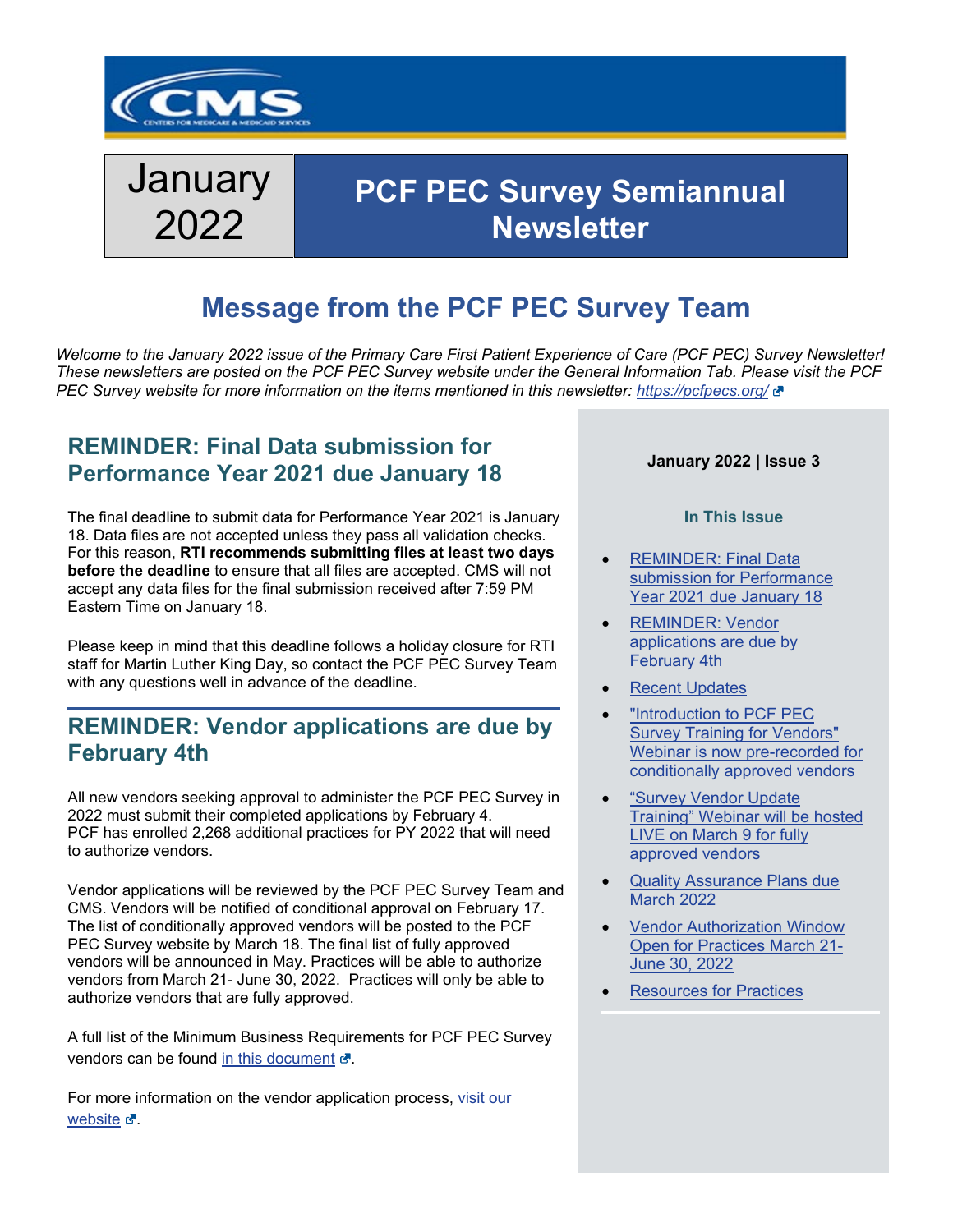### <span id="page-1-0"></span>**Recent Updates**

#### **Updated Quality Assurance Guidelines for Performance Year 2022 available on PCF PEC Survey Web Portal**

The updated Quality Assurance Guidelines manual for vendors is now available on the PCF PEC Survey website under the ["Survey and](https://pcfpecs.org/Survey-and-Protocols)  [Protocols](https://pcfpecs.org/Survey-and-Protocols)" or tab.

Please refer to Exhibit 2-1 of the Quality Assurance Guidelines for a summary of the new and updated information in the manual.

Any questions about these guidelines or survey protocols should be directed to the PCF PEC Survey Team via the Vendor Technical Assistance email, [pcfpecs@rti.org](mailto:pcfpecs@rti.org), or via phone, 1-833-997-2715.

#### **PY22 Survey Materials Now Available on PCF PEC Survey Web Portal**

The PCF PEC Survey materials for Performance Year 2022 are now available on the web portal. No changes were made to the survey protocol for the upcoming year.

The survey questionnaire has been updated to CG CAHPS Version 3.1 to include telehealth intro language in Q1 & Q2; all other questions on the survey remain the same. Minor updates have been made to other survey materials.

Please review Exhibit 2-1 in the QAG for more information about updates to materials for Performance Year 2022.

### <span id="page-1-1"></span>"**Introduction to PCF PEC Survey Training for Vendors" Webinar is now pre-recorded for conditionally approved vendors**

New vendors will complete the "Introduction to PCF PEC Survey Training for Vendors" as a self-guided, pre-recorded webinar for Performance Year 2022. This has been updated since Performance Year 2021, when the introductory training was presented as a live webinar.

The recording will be available on the PCF PEC Survey website from 3/7-3/11.

After the self-guided training has been completed, vendors must also complete the Training Certification. This certification will also be available on the website from 3/7-3/11.

#### **Upcoming Events and Milestones**

**1/17—RTI Offices are closed for Martin Luther King Day**

**1/18 — Data submission deadline for PY21**

**1/31 — Deadline for vendors to submit interviewer monitoring documentation for PY21** 

**2/4 — Survey vendor application period closes**

**3/7-3/11 — "Introduction to PCF PEC Survey Training for Vendors" pre-recorded webinar is available to conditionally approved vendors** 

**3/9 — "Survey Vendor Update Webinar Training" is hosted live for fully approved vendors**

**3/18 – Vendor List on PCF PEC Survey website and PCF Connect is updated with conditionally approved vendors**

**3/18 — Deadline for returning vendors to submit updated QAPs**

**3/21 – Vendor authorization open to practices for PY22**

**3/25 – Deadline for new vendors to submit QAPs**

**5/19— Vendor list on PCF PEC Survey Website and PCF Connect is updated with fully approved vendors** 

**6/30 — Vendor authorization closes to practices for PY22**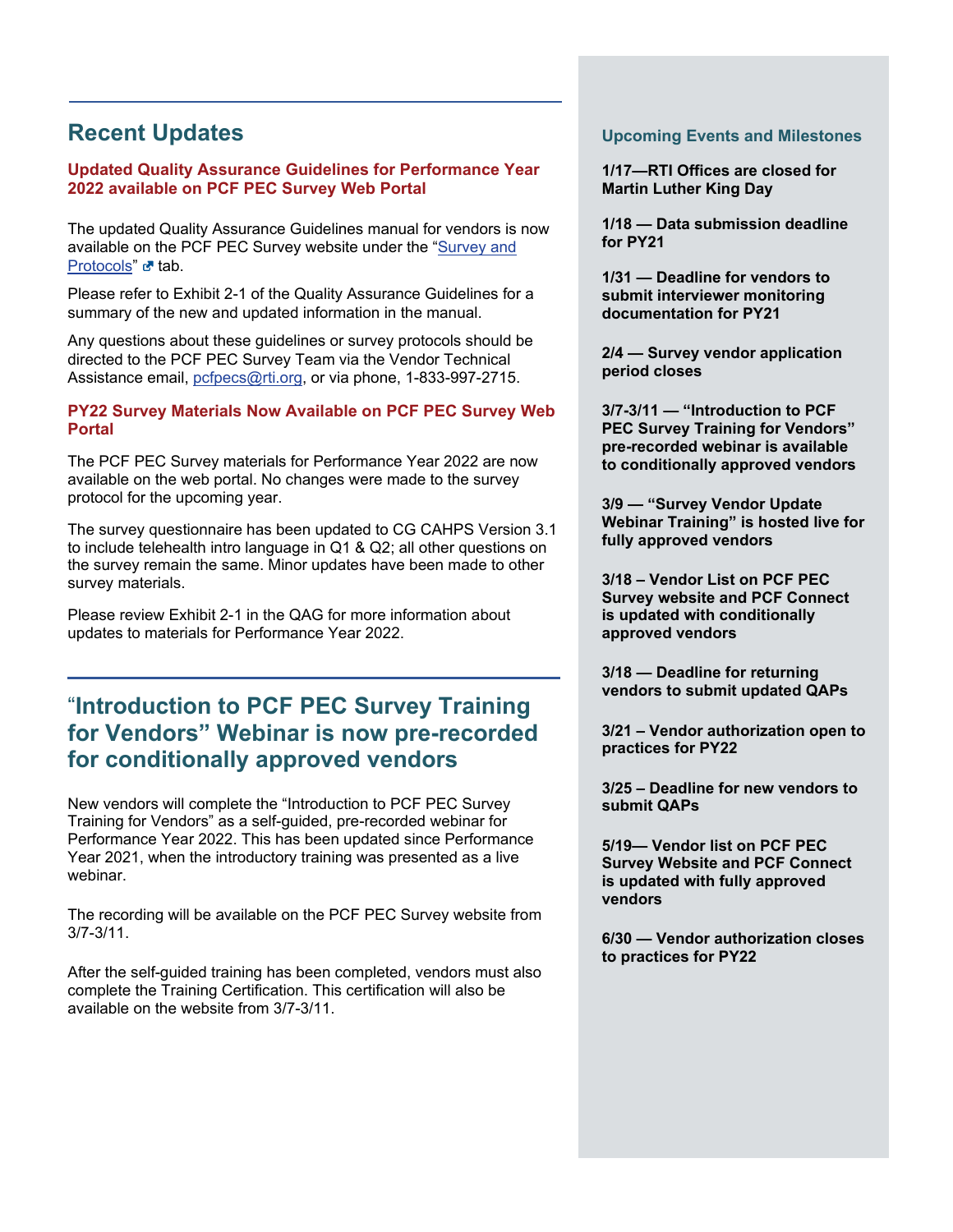### <span id="page-2-0"></span>**"Survey Vendor Update Training" Webinar will be hosted LIVE on March 9 for fully approved vendors**

Fully approved vendors are required to attend the update training webinar so they can be briefed on the updated Quality Assurance Guidelines for Performance Year 2022.

This webinar will be hosted LIVE, so be sure that all appropriate staff members are in attendance.

### <span id="page-2-1"></span>**Quality Assurance Plans due March 2022**

The Quality Assurance Plan (QAP) is a comprehensive working document that is developed, and periodically revised, by survey vendors for documenting their administration procedures for the PCF PEC Survey. Vendors should use the QAP as a training tool for project staff and subcontractors. The submission and approval of a QAP is a component in the process through which vendors attain the status of Fully Approved. Only Fully Approved vendors may be authorized by PCF Practices, and only Fully Approved vendors may conduct the PCF PEC Survey.

Returning vendors should submit updated versions of their QAPs by March 18, and new vendors should submit a QAP by March 25.

CMS evaluates the QAPs to determine if they demonstrate vendor compliance with all protocols for implementation and quality control/assurance. If a QAP lacks sufficient detail to confirm this, CMS will explain the deficiency to the vendor and give the vendor a date by which a revised QAP must be submitted. The vendor will be required to correct the identified issue and resubmit.

For detailed instructions on how to submit a QAP, or resubmit a revised QAP, refer to the quick links on the [PCF PEC Survey web portal](https://pcfpecs.org/)  $\mathbb{F}$ .

### <span id="page-2-2"></span>**Vendor Authorization Window Open for Practices March 21- June 30, 2022**

Practices will be able to authorize a vendor for the PCF PEC Survey from March 21- June 30, 2022. PCF has enrolled 2,268 additional practices for PY 2022 that will need to authorize vendors.

Practices that participated in the PCF PEC Survey in PY21 do not need to reauthorize their vendor but may change vendors during this time if they wish. If a practice site decides to switch vendors, they should edit their Survey Vendor Authorization on the [PCF PEC](https://pcfpecs.org/) Survey web [portal](https://pcfpecs.org/)  $\mathbf{d}$  by selecting the new vendor's name and entering the date this new vendor is authorized to collect and submit data for the practice site.

Please note an important update from the PY21 vendor authorization process: practices will no longer need to submit a copy of their BAA for review. Instead, there will be a box that practices must check to attest to having an executed BAA for the authorization process on the website.

#### **FAQs for vendors and practices**

Please see a list of FAQs for vendors and practices: [https://pcfpecs.org/General-](https://pcfpecs.org/General-Information/FAQs)[Information/FAQs](https://pcfpecs.org/General-Information/FAQs) &

This list will be updated periodically.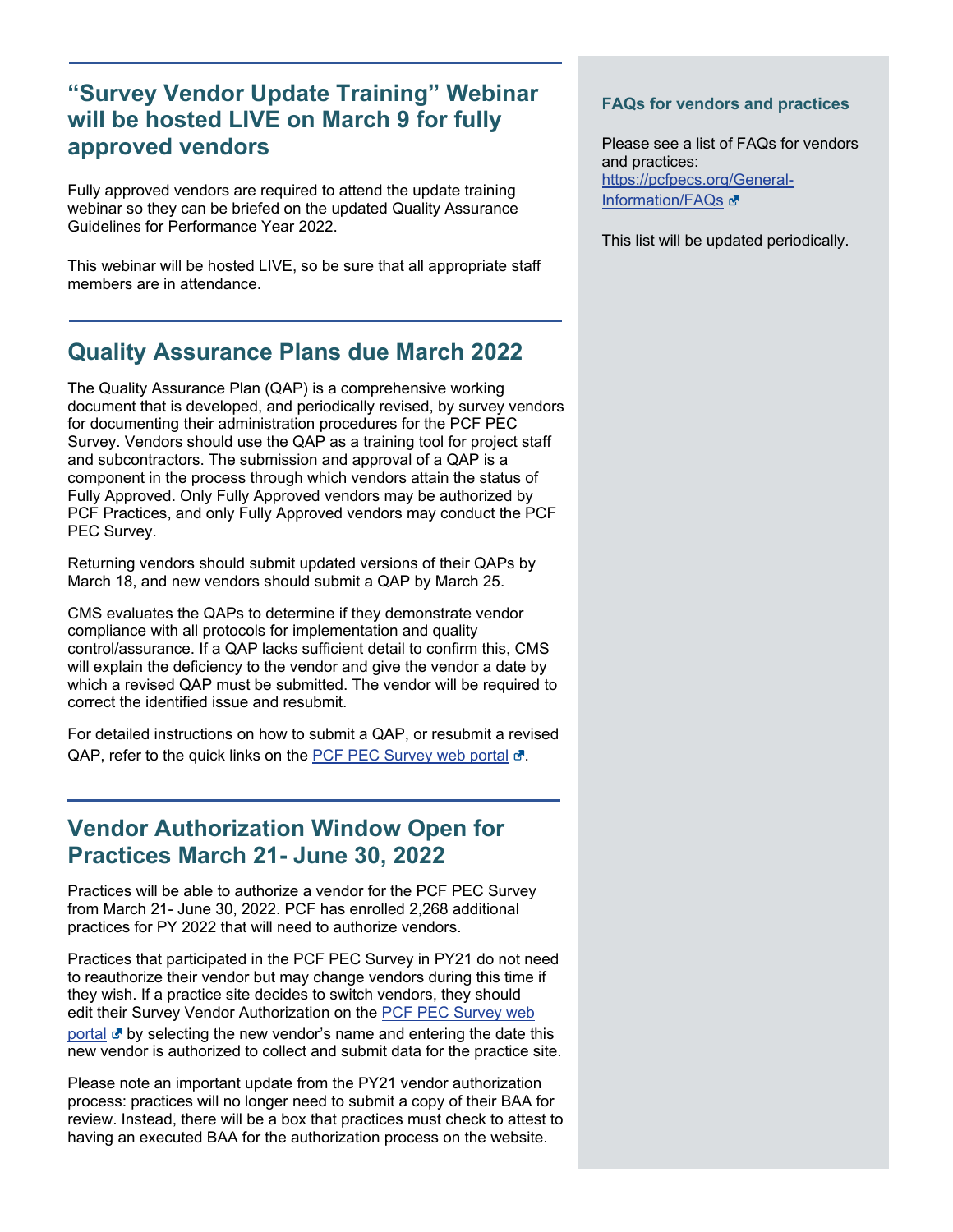### <span id="page-3-0"></span>**Resources for Practices**

### **NEW Practice Participation Overview Webpage**

Please direct practices to the new [practice participation overview](https://pcfpecs.org/Practice-Sites/PCF-PEC-Survey-Participation-Overview)  $\mathbf{r}$ page on the PCF PEC Survey web portal.

### **Introduction to PCF PECS On-Demand Webinar**

Practices can learn more about the PCF PEC Survey by viewing this [on](https://www.youtube.com/watch?v=gVOwqq0kQpo)[demand webinar](https://www.youtube.com/watch?v=gVOwqq0kQpo)  $\mathbf{d}$ .

### **Quick Links for Practices**

Please direct practices to the following quick links on the PCF PEC Survey website when applicable. There are instructions for:

- **[Practice Site Responsibilities](https://pcfpecs.org/Portals/0/Docs/PracticeSiteResponsibilities.pdf) &**
- **[How to Register for Practice Login Credentials](https://pcfpecs.org/Practice-Sites/Practice-Site-User-Registration) &**
- [How to Register a Practice Site](https://pcfpecs.org/Portals/0/Docs/HowRegisterPracticeSite.pdf)
- [How to Upload a Patient Roster](https://pcfpecs.org/Portals/0/Docs/HowUploadPatientRoster.pdf)
- [How to Authorize a Vendor](https://pcfpecs.org/Portals/0/Docs/HowAuthorizeSurveyVendor.pdf) &
- [How to Delete a Survey Authorization](https://pcfpecs.org/Portals/0/Docs/HowDeleteSurveyVendorAuth.pdf) &
- How to [Add a Back-up Practice Administrator](https://pcfpecs.org/Portals/0/Docs/HowAddBackupAdmin.pdf) &

#### **PCF Connect Resources**

The following PEC Survey resources are available to practices on [PCF](https://app.innovation.cms.gov/PCF/IDMLogin)  [Connect](https://app.innovation.cms.gov/PCF/IDMLogin) &

- Copies of all survey materials, including posters
	- Patient roster resources will be updated for PY22 and communicated via First Edition

Please direct practices to PCF Support with additional questions [\(PCF@Telligen.com](mailto:PCF@Telligen.com) or 1-888-517-7753)**.** 

### **PCF Support**

Please direct your practices to PCF Support [\(PCF@Telligen.com](mailto:PCF@Telligen.com) or 1-888-517-7753) when they have questions about:

- the PCF model,
- patient rosters,
- PEC Survey reports,
- payment, and
- technical assistance inquiries for the PEC Survey website, such as authorizing their vendor.

#### **We want to hear from you!**

What would you like to see in these newsletters and on the PCF PEC Survey website? What types of resources would be beneficial to survey vendors and your client practice sites?

Please reach out to the PCF PEC Survey Team at [pcfpecs@rti.org](mailto:pcfpecs@rti.org) with ideas!